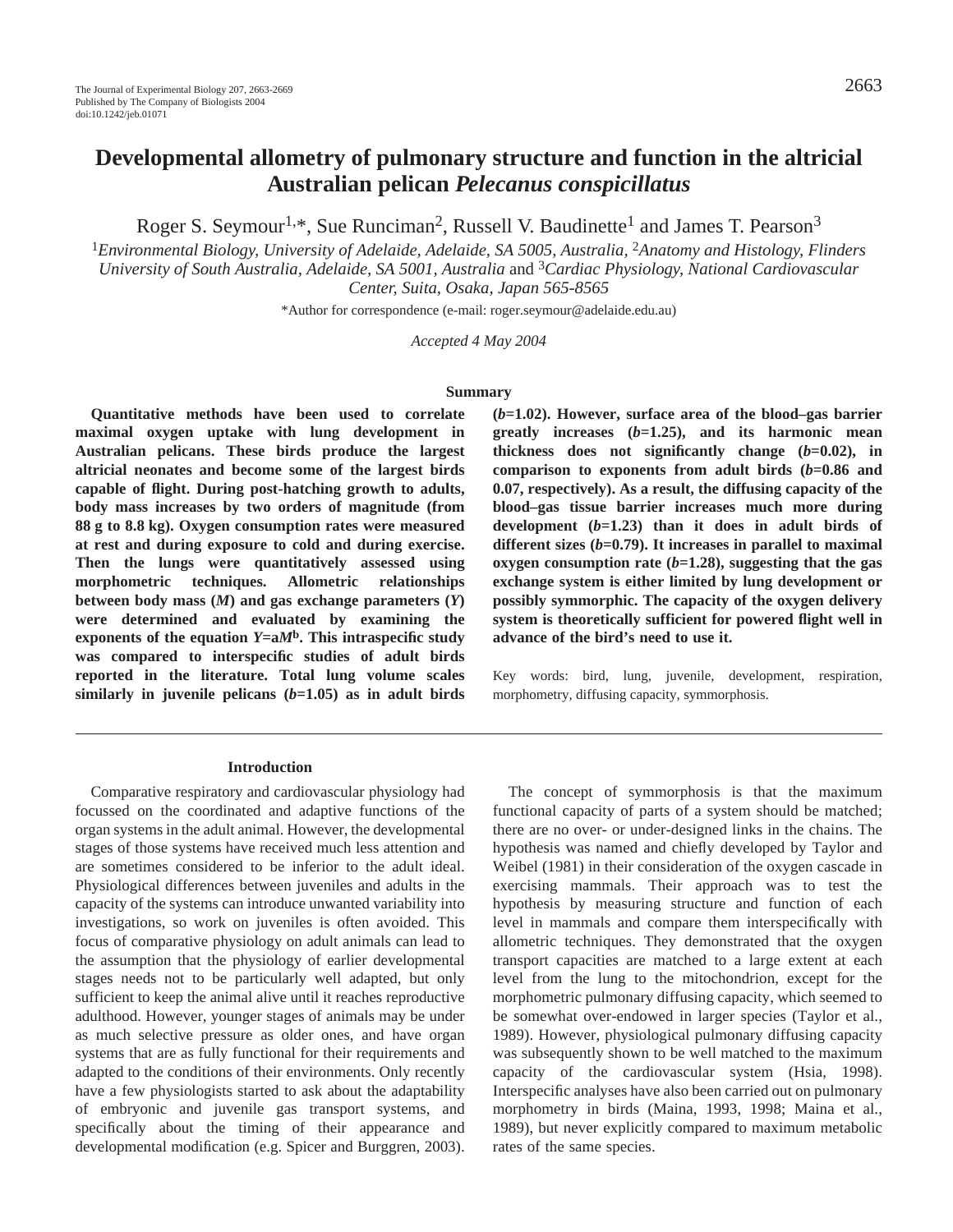# 2664 R. S. Seymour and others

The symmorphosis paradigm is an ideal that may or may not be realised by natural selection. All studies addressing the question have been directed at adult animals. Whether it is evident in developmental stages is not known. Therefore we have begun to evaluate the changes in transport capacities of the gas exchange apparatus and the cardiovascular system that occur during development in birds. We are unaware of any studies that measure the development of pulmonary diffusing capacity in relation to maximum oxygen uptake rate in paranatal and juvenile birds. The ontogeny of pulmonary structure has been measured in domestic turkeys *Meleagris gallopavo*, including morphometrics of compartment volumes and surface areas (Timmwood et al., 1987), but the blood–gas tissue thickness was not provided, so diffusing capacity cannot be calculated, and there are no data on the metabolic scope of developing turkeys. As part of a larger study on the development of the cardiovascular and respiratory systems in birds of different hatchling maturity, we present data on pulmonary diffusing capacity in relation to maximum aerobic metabolism in the altricial Australian pelican. The Order Pelicaniformes produces the largest altricial hatchlings that grow to become some of the largest extant birds capable of flight. Information on the energetics and respiration of pelican embryos has been published (Pearson et al., 2002), and a fuller morphometric analysis of embryonic and post-hatching lung development is to be published elsewhere. Here we focus on the question of symmorphosis, and use the same allometric approach as Taylor et al. (1989).

# **Materials and methods**

#### *Source of animals*

Eggs of the Australian pelican *Pelicanus conspicillatus* Temminck were collected from a breeding colony on an unnamed island in Outer Harbour, Adelaide, South Australia. They were taken to the laboratory and incubated at 35–36°C and 45–55% RH in Bellsouth 100 incubators (Narre Warren, Victoria, Australia), with automatic turning (Pearson et al., 2002). Three birds were measured on the day of hatching, two at 11 days, and two at 21 days post-hatch. These birds were maintained in the laboratory (36°C for hatchlings and 27°C for downy juveniles) and were fed water and fish-based cat food or regurgitated fish from the nests. Five juvenile birds (about 3 months old, with down and incompletely developed contour and flight feathers), and one adult male were collected from the monitored breeding colony, taken to the laboratory and measured immediately. Body mass was measured on an appropriate balance; values were fresh, yolk-free mass for hatchlings, and total live mass for the others.

#### *Respiration*

Metabolic rate was determined by open-flow respirometry, following standard techniques (Withers, 1977). Air flow rates through the systems were measured with mass-flow meters or controllers (Sierra Instruments Mass-Trak, CA, USA) and they varied from 350 ml min<sup>-1</sup> in hatchlings up to 18 l min<sup>-1</sup> in the largest birds. The air leaving the system was scrubbed with Drierite (W. A. Hammond, Xenia, Ohio, USA), soda lime and Drierite columns, and delivered by a sub-sampling circuit either to a fuel-cell oxygen analyser (David Bishop Instruments 280/0427 Combo, UK), thermostatted at 36°C, or to a solidstate zirconium oxygen analyser (Ametek S-3A/I, Pittsburgh, Pennsylvania, USA). Both analysers were calibrated with pure nitrogen and dry,  $CO<sub>2</sub>$ -free air. The outputs from these instruments were recorded with A/D converters and recording software (Sable Systems Universal Interface and DATACAN v5.2, Las Vegas, Nevada, USA).

For resting metabolism, birds were placed in darkened, plastic containers of appropriate size, inside a constant temperature cabinet or room at 36°C for hatchlings or 27°C for older birds. Metabolic rate was measured until it dropped to stable values, which occurred after 20–30 min. The resulting minimum values are not basal metabolic rates, because the birds were not fasting, they were growing, and they were measured during the day.

Two approaches were used in attempts to elicit maximum aerobic metabolism, cold exposure and exercise. Neither treatment increased the metabolic rates of hatchlings significantly, because exposure to cold temperatures caused an immediate drop in body temperature and metabolic rate, and the birds were incapable of any kind of energetic movement. Birds from 11 to 21 days old (crèche phase) were also incapable of exercising, but they exhibited strong shivering and metabolic rate increase when exposed to low temperature. Respiration was therefore increased to the highest obtainable value by abruptly lowering ambient temperature to about 5°C in the respirometry chamber and measuring oxygen consumption until it peaked and body temperature (measured *via* a thermocouple about 2 cm in the cloaca) began to fall. This procedure required about 15–30 min.

Larger birds from the field produced visible shivering and large metabolic responses to cold, but did not produce maximum metabolic rate on cold exposure, including trials with 20% oxygen in helium at about 0°C, which greatly increases thermal conductance (Hinds et al., 1993). However, they were capable of running on a treadmill and swimming in a flume, and the resulting values were 1.2–3.9 times higher than the maxima derived from cold exposure. Clear plastic, flow-through masks, taped loosely around the neck, were used during exercise. Exercise was induced by running on a treadmill at speeds up to  $1.4 \text{ m s}^{-1}$  and by swimming in a flume up to  $1 \text{ m s}^{-1}$ , all at room temperature. The birds were encouraged to exercise by holding or gently pulling the feathers on the tail. Exercise periods were variable, from  $2-10$  min. Runs in which the respirometry values were reasonably stable for at least 2 min during continuous activity were considered successful. Values were averaged during stable periods lasting 2–6 min. The values for running and swimming were similar, and without consistent directional bias. In all cases, reported values are averages from the two exercise methods.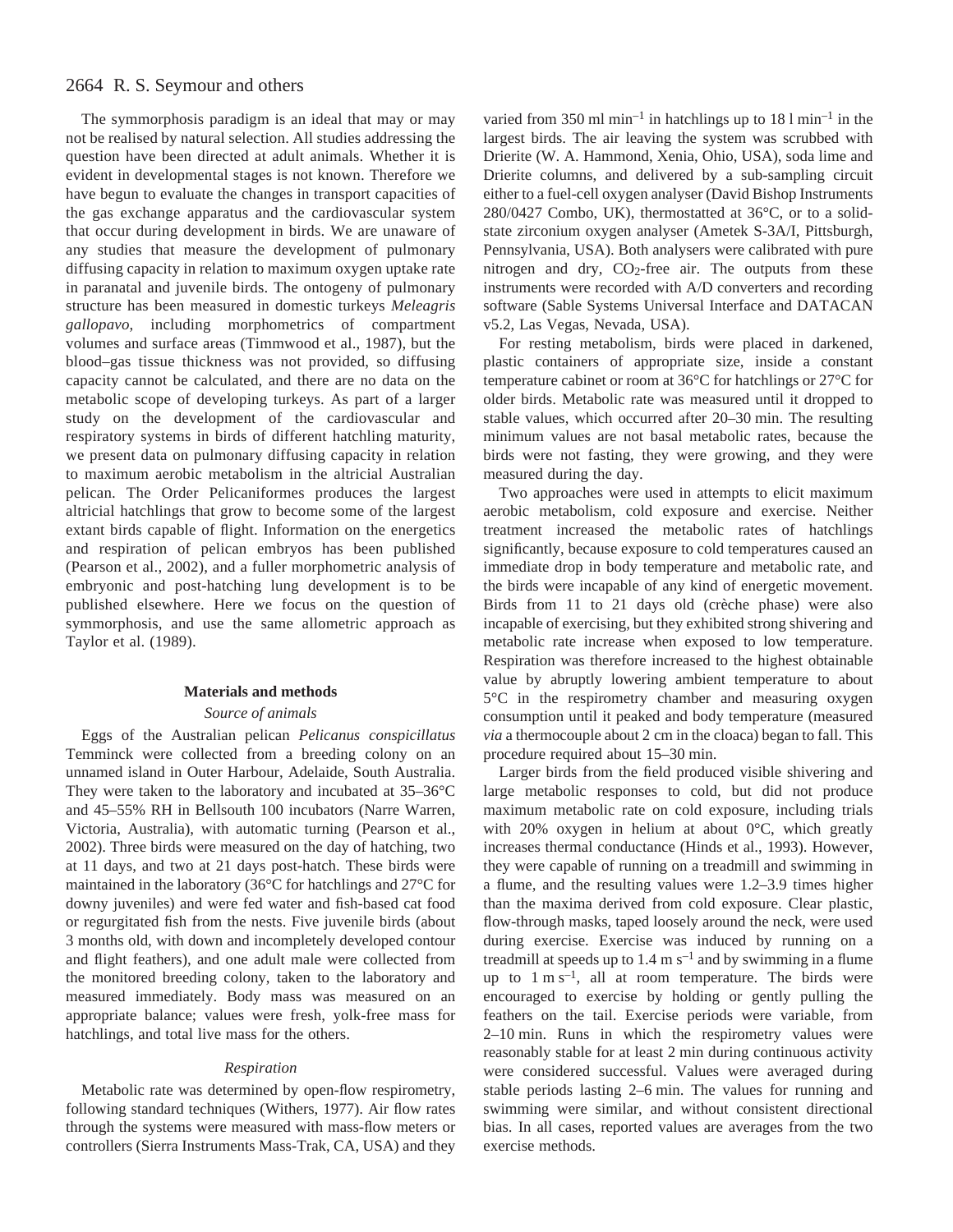## *Pulmonary morphometry*

Lung morphometry was carried out as part of a larger study on the developmental anatomy of embryonic and juvenile pelicans. The birds were killed by rapid asphyxiation with pure carbon dioxide flowing through their chamber or head mask. This technique also facilitated the infusion of fixative into the airways, because the gas was absorbed into the tissues. Lungs were fixed with  $2.5\%$  glutaraldehyde in a 0.01 mol  $l^{-1}$ phosphate buffer (pH 7.4, 350 mOsm). The birds were placed in a supine position and the fixative was introduced *via* a cannula in the trachea with the reservoir located 20 cm above the sternum. The trachea was ligated below the cannula when the flow of fixative stopped. The lungs were removed from the thorax after 2 h. The fixed lungs were sliced in the plane of the costal grooves from apex to base into 10–20 slices, depending on lung size. Lung volume (*V*L), including air and tissue, was determined using the Cavalieri method of point counting on slices from the left and the right lungs (Howard and Reed, 1998). Total lung volume was obtained by summing the volumes of the two lungs.

The right lung was used for transmission electron microscopy. Ten pieces of tissue, 2 mm in diameter, were sampled using the independent area-weighted periodic sampling technique described by Cruz-Orive and Weibel (1981). Lung pieces were stained with osmium, *en bloc* stained with uranyl acetate, dehydrated in an ascending series of alcohol, cleared in propylene oxide and embedded in Durcupan embedding resin (Fluka Chemie AG; Sigma Chemicals, St Louis, MO, USA). Gold to silver sections with sides of about 1.5 mm were cut with a diamond knife with the ultramicrotome set to cut at 100 nm. Sections were collected on copper thin bar 200 square mesh grids and stained with lead citrate prior to viewing in a Joel JEM 1200-EX (Tokyo, Japan) transmission electron microscope at an acceleration voltage of  $80 \,\mathrm{kV}$ .

Ten sections from each bird lung were viewed at 2000× magnification and sampled using the systematic area-weighted quadrats subsampling technique (Muller et al., 1981). Six fields were sampled from each section, giving 60 fields per lung. Images of the sampled fields were imported into CorelDraw 9 (Corel Corporation), a Merz grid was superimposed on the image, and point and intersection counts were carried out.

The pertinent data for the present analysis are the total surface area and the harmonic mean thickness of the blood–gas tissue barrier, where the blood capillaries oppose the air capillaries. The gas exchange surface density of the blood capillaries (*S*<sub>V</sub>c) was determined by counting intersections that ran from air to blood and calculated using  $S_Vc=2I/L$ , where *I* is the number of intersections counted and *L* is the total length of the test system. The surface area of the blood–gas barrier, *S*t, was calculated from the reference volume of the exchange tissue (Maina et al., 1989).

The harmonic mean thickness of the blood–gas tissue barrier ( $\tau_{\text{ht}}$ ) was calculated as  $2/3[n/\Sigma(1/L)]M^{-1}$ , where *n* is the number of measured intercepts,  $\Sigma(1/L)$  is the sum of the reciprocal of the intercept lengths and *M* is the final

magnification (Maina et al., 1989). The ratio *S*t/τht, multiplied by Krogh's coefficient of oxygen diffusion, provides the anatomical (tissue) diffusing capacity of the blood–gas barrier. The value for Krogh's coefficient was assumed to be  $4.1 \times 10^{-10}$  cm<sup>2</sup> s<sup>-1</sup> mbar<sup>-1</sup>, to be comparable to the study of Maina et al. (1989).

#### *Statistics*

Statistics include linear regressions (model 1, least squares) on log10-transformed data, excluding the single adult bird. The units of mass are grams. Regression statistics include coefficients of determination  $(r^2)$  and 95% confidence intervals of the slope (CI), calculated in Excel with StatistiXL add-in software (statistixl.com), as were tests for relationships among residuals and for outlier points. Differences in regression slopes and elevations were tested with analysis of covariance (ANCOVA) according to Zar (1998). Where slopes were significantly different, the regions of significantly different elevations were identified with the Johnson–Neyman technique (White, 2003). Means of other values are given with 95% confidence intervals.

#### **Results**

#### *Respiration*

Four newly hatched pelicans (body mass  $88-121$  g), had metabolic rates of 1.5 $\pm$ 0.3 ml min<sup>-1</sup> (mean  $\pm$  95% CI) at 36°C, near the mean of  $1.18 \text{ ml} \text{ min}^{-1}$  for 18 hatchlings in a previous study of Australian pelicans (Pearson et al., 2002). It was not possible to increase metabolic rate by exposure to cold, because the hatchlings were naked and had not developed any thermoregulatory ability. They were helpless and uncoordinated and thus incapable of exercise. Therefore, metabolic rates measured on the first day of hatching were used for both resting and maximal values (Fig. 1).

Resting and maximal metabolic rates diverged in birds aged 11 days or older. The increases in resting metabolic rate were not linear on a double log plot, because 11- and 21-dayold birds had relatively high values. Maximal rate, however, was linear over two orders of magnitude body mass, with a slope of  $1.28 \pm 0.07$  CI (Fig. 1). At the maximum body mass of 8834 g, the regression equations indicate a resting metabolic rate of  $144 \text{ ml min}^{-1}$  and a maximum metabolic rate of  $436$  ml min<sup>-1</sup>. This indicates a total metabolic scope of 292  $ml min^{-1}$  or a factorial scope of 3.0. There was no apparent difference in maximal rate of the adult and the juveniles of similar mass.

#### *Pulmonary morphometry*

Lung volume data were available for 13 post-hatch pelicans (Fig. 2). There was a strong, linear relationship between logtransformed lung volume and body mass, and the slope of the relationship  $(1.05\pm0.06 \text{ CI})$  was not significantly greater than 1.0. The value from the adult bird was not exceptional.

The surface area of the blood–gas barrier increased allometrically with body size with a slope of  $1.25 \pm 0.15$  CI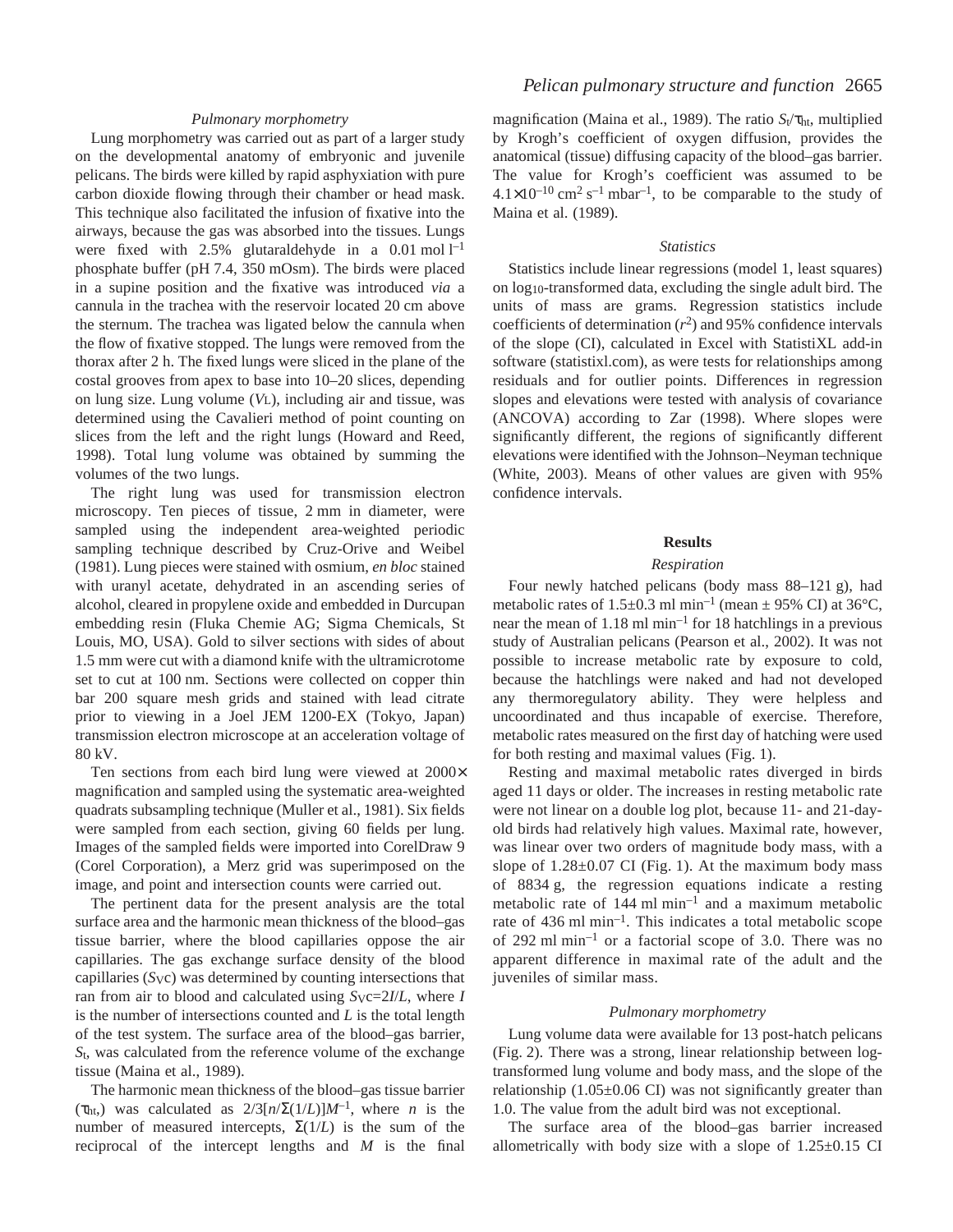



(Fig. 3). There appeared to be further increase in surface area in the single adult, and the difference was significant (Outlier test: Studentised residual  $2.66$  > critical value 2.23 at  $\alpha$ =0.05).

Harmonic mean thickness of the blood–gas tissue barrier did not change significantly in the juvenile pelicans during development, the slope being  $0.02 \pm 0.08$  CI (Fig. 4). However, the value from the adult was significantly lower than the other juveniles of similar body mass (Outlier test: Studentised residual  $4.58 >$  critical value 2.23 at  $\alpha = 0.05$ ).

The anatomical diffusing capacity of the blood–gas tissue barrier was significantly allometric, with a slope of 1.23±0.20 CI. Because of the dramatic decrease in barrier thickness, diffusing capacity in the adult was significantly higher



Fig. 2. Allometry of lung volume (*VL*) of 13 Australian pelicans during posthatching growth (filled circles), excluding one adult (open circle). Data from 26 species of adult birds (triangles) are from Maina et al. (1989). Regression equations: pelicans *V*L=0.018*M*<sup>1.07</sup> ( $r^2$ =0.99); adult birds *V*L=0.022*M*<sup>1.02</sup> ( $r^2$ =0.98).

Fig. 1. Allometry of resting ( $\dot{V}_{O_2 \text{rest}}$ ) and maximum ( $\dot{V}_{\text{O}_2\text{max}}$ ) rate of oxygen consumption of 12 Australian pelicans during post-hatching growth (filled circles), excluding one adult bird (open circle). Regression equations:  $\dot{V}_{O_2 \text{rest}} = 0.0149 \frac{M^{1.01}}{(\gamma^2 = 0.98)}$ ; *V*O∑max=0.0040*M*1.28 (*r*2=0.99). Data from 33 species of adult birds during flight (open triangles) are from Norberg (1996), converting W to ml min<sup>-1</sup> assuming  $20 \text{ J m}$ <sup>1-1</sup>, and averaging multiple data from the same species;  $V_{\text{O}_2 \text{max}} = 0.641 M^{0.80}$  ( $r^2 = 0.86$ ). Data from nine species of adult birds exposed to cold (filled triangles) are from Hinds et al. (1993);  $V_{\text{O}_2\text{max}}$ =0.787*M*<sup>0.62</sup> ( $r^2$ =0.99). Dotted lines are extrapolations.

than values for the other juveniles of similar mass (Outlier test: Studentised residual 3.78 > critical value 2.23 at  $α=0.05$ ).

# **Discussion**

This study demonstrates that maximum metabolic rate and diffusing capacity of the blood–gas barrier of highly altricial pelicans increase greatly during post-hatching development, as the animals progress from helpless neonate to a state capable of flight. The scaling exponents (slopes) are greater than 1 (Figs·1 and 5). To illustrate these increases in terms of massspecific values for an 88 g hatchling and an 8.8 kg juvenile,

maximum metabolic rate increases by 357% and diffusing capacity by 291%.

The maximum metabolic rates we recorded during exercise in the 8.8 kg juvenile  $(402 \text{ ml min}^{-1})$  and the 7.2 kg adult  $(357 \text{ ml min}^{-1})$  were apparently sufficient to power flight. The cost of flight for such a large bird has not been measured, but it is estimated that the largest flying bird would weigh about 12 kg when the power required for flight is equal to the available power (Norberg, 1996). This point is 115 W, or 345 ml  $O_2$  min<sup>-1</sup>, assuming  $20$  J ml<sup>-1</sup>. Although the cardio-pulmonary system may have the capacity to deliver enough oxygen for powered flight, it is unlikely that the oldest juveniles could sustain flight. Indeed, older juveniles (partial primary feather development) that were observed at the colony were only capable of short gliding flight, and then only after long run-ups on open ground. We judge that the juveniles we sampled had never flown sustainably. It appears that the capacity of the oxygen delivery system is developed in advance of their need to use it.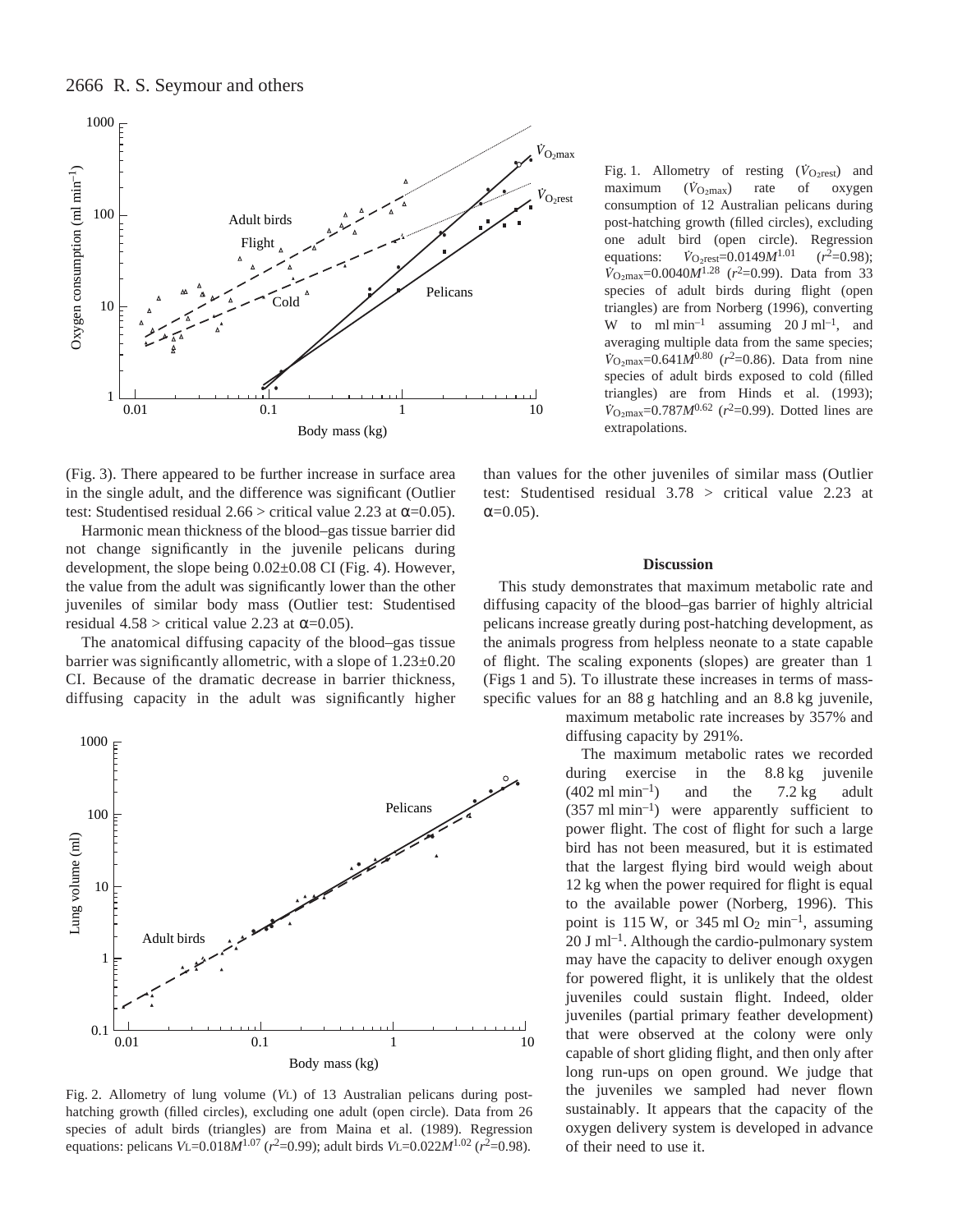Diffusing capacity of the blood–gas barrier increases throughout most of post-hatch development by an increase of gas-exchange surface area (Fig. 3), rather than decreased blood-gas barrier thickness (Fig. 4). However, thickness decreases significantly, and surface area further increases, in



Fig. 3. Allometry of the surface area of the blood–gas tissue barrier  $(S_t)$  of 12 Australian pelicans during post-hatching growth (filled circles), excluding one adult bird (open circle). Data from 26 species of adult birds (triangles) are from Maina et al. (1989). Regression equations: pelicans *S*<sub>t</sub>=1.41*M*<sup>1.25</sup> ( $r^2$ =0.97); adult birds *S*<sub>t</sub>=60.2*M*<sup>0.86</sup> ( $r^2$ =0.94).



Fig. 4. Allometry of harmonic mean thickness of the blood-gas tissue barrier ( $\tau_{\text{ht}}$ ) of 12 Australian pelicans during post-hatching growth (filled circles), excluding one adult bird (open circle). Data from 26 species of adult birds (triangles) are from Maina et al. (1989). Regression equations: pelicans  $\tau_{\text{ht}}$ =0.400*M*<sup>0.02</sup> ( $r^2$ =0.03); adult birds  $\tau_{\text{ht}}$ =0.106*M*<sup>0.07</sup>  $(r^2=0.18)$ .

the adult. This bird is the only one in this study with a barrier thickness in the range for other adult birds (Fig. 4). Although only one adult was available to us, it was a statistically significant outlier that leads to the conclusion that the gasexchange barrier decreases in thickness and increases in area

> during maturation of sedentary juveniles to volant adults, although body mass and lung volume do not change.

> It is instructive to compare the allometries of growing pelicans and adults of other species to distinguish the effects of development and inherent scaling relationships of the products of development. Fig. 1 compares maximum metabolic rate in pelicans with 33 species of flying birds (Norberg, 1996) and nine species exposed to cold (Hinds et al., 1993). Analysis of covariance reveals significant differences in slope between growing pelicans and both studies of adult birds (*P*<0.0001). While the slope for pelicans is greater than unity, it is significantly less in adult species, indicating that the mass-specific maximum rate decreases in larger species. The Johnson–Neyman technique shows that the data for developing pelicans were significantly lower than for cold-exposed adult birds at body masses less than  $2.2 \text{ kg}$ , that is, the pelicans up to and including 21 days old. The technique also showed that values from larger pelicans, including the adult, lie between extrapolated regressions for cold-exposed and flying birds, but are significantly lower than flying birds.

> Fig. 5 shows a similar comparison of diffusing capacity of the blood–gas barrier between pelicans and 26 species of adult birds from a morphometric study by Maina et al. (1989). (There are slight differences between our regression equations for their data, possibly because of rounding errors in their tabled values.) Once again, ANCOVA reveals significantly different slopes (*P*=0.0003) and the Johnson–Neyman technique identifies the pelican data as significantly lower at all body masses.

> The striking similarity of allometric slopes of maximum metabolic rate (*b*=1.28) and diffusing capacity of the blood–gas barrier (*b*=1.23) is indicative of a parallel development of these variables during post-hatching growth of pelicans (cf. Figs 1 and 5). These results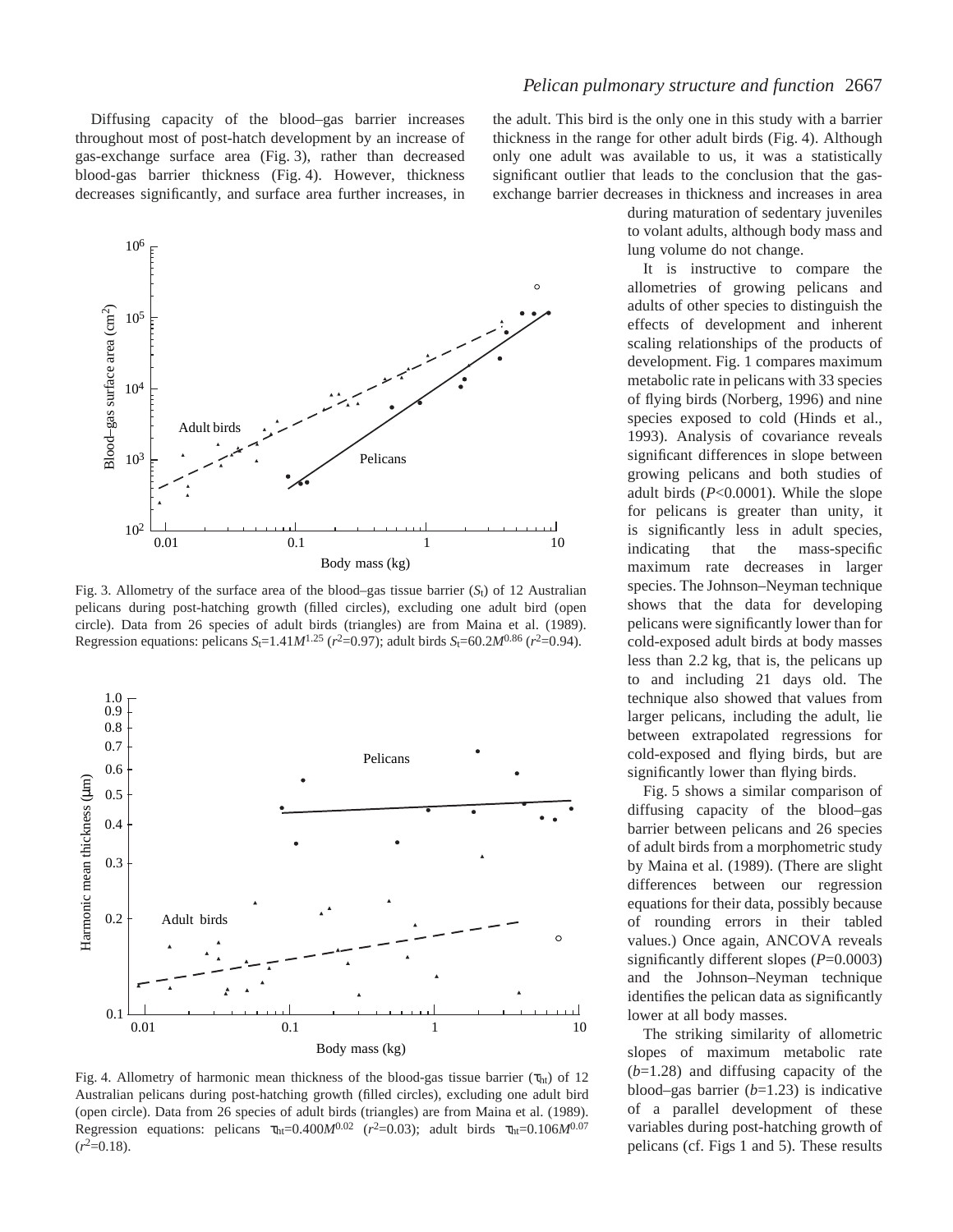# 2668 R. S. Seymour and others

suggest either that pulmonary diffusion limits maximum metabolic rate or that the oxygen delivery system is to some extent symmorphic. If the cardiovascular system or processes at the cellular level limited oxygen uptake, then one would expect lower slopes for metabolic rate than for diffusing capacity. A similar congruence is apparent in adult birds in which the slope for metabolic rate during flapping flight  $(b=0.80)$  is almost identical to that of pulmonary tissue diffusion capacity  $(b=0.79)$  (cf. Figs 1 and 5). The allometry of maximum metabolic rate in birds is not known.

Our conclusion that blood–gas barrier diffusing capacity is linked to maximum oxygen uptake should be viewed with some caution, however, for three reasons. First, although similarity in allometric slopes is consistent with symmorphosis, allometry cannot prove it, because it does not explicitly measure capacity matching in the oxygen cascade, and other explanations are possible (Dudley and Gans, 1991). Secondly, the 95%

confidence interval of the slope of diffusing capacity is broad  $(\pm 0.20)$  in this study. Third, there is no relationship between the residuals of diffusing capacity and maximum metabolic rate in pelicans  $(r^2=0.009)$ . If pulmonary diffusion limited oxygen uptake, one would expect birds with higher diffusing capacity to have higher maximum metabolic rate. Until there are other studies on the development of the oxygen delivery system in birds, we can only tentatively conclude that the data from Australian pelicans are consistent with the concept of symmorphosis during post-hatching development in birds.

# **Critique**

This study employed similar morphometric techniques as Maina et al. (1989), who presented a detailed critique of the methodology. They used a quadratic lattice grid, while we used the Merz grid, but a comparison of 100 random samples measured with both techniques from all pelicans revealed a mean difference of less than 1%, which was not significant (paired *t-*test; *P*=0.85). They evaluated total morphometric diffusion capacity, including individual diffusing capacities of the three barriers to diffusion, namely, the blood–gas tissue barrier, the plasma barrier and the erythrocyte. We evaluated only the tissue barrier, because it is unlikely that measurements made to determine diffusing capacity of the plasma are representative of the functional state. It is questionable whether the spatial arrangement of intravascular components, particularly the relationship of the erythrocytes to the capillary wall and to each other, is a faithful representation of the dynamic situation found *in vivo* (Maina, 1993). Our study evaluates



Fig. 5. Allometry of the oxygen diffusing capacity of the blood–gas tissue barrier ( $D_{tO<sub>2</sub>}$ ) of 12 Australian pelicans during post-hatching growth (filled circles), excluding one adult bird (open circle). Data from 26 species of adult birds (triangles) are from Maina et al. (1989). Regression equations: pelicans  $D_{tO_2}=0.0087M^{1.23}$  ( $r^2=0.95$ ); adult birds  $D_{tO_2}=1.44M^{0.79}$  $(r^2=0.87)$ .

pulmonary diffusion capacity morphometrically, not physiologically. In mammals, there are often considerable differences between the results of the two techniques (Crapo and Crapo, 1983; Weibel, 1984), but in birds, the two estimates overlap (Powell and Scheid, 1997). Regardless of small errors in measurement or differences between morphological or physiological approaches to diffusing capacity, we are interested in the allometric relationships of diffusing capacity of the blood–gas barrier, which should be comparable between studies and is the most relevant factor in oxygen delivery by the lungs.

While the morphometric techniques are fairly standard and comparable, measurements of resting and maximal metabolic rates are fraught with difficulties. How can we be certain that our measurements accurately represented the total range of aerobic metabolic rate? We did not measure blood lactate levels to determine whether the birds had exceeded their aerobic limit. However, we have other evidence that they were reaching maximum values. First, they exhibited signs of fatigue during exercise, such as slower speeds, poorer coordination, increasing reluctance to continue, and rapid breathing. These occurred after at least 2 min, which would have given time for them to achieve a steady state and the respirometry system to stabilize. Second, there was good congruence between data during running and swimming. Third, the values from the largest pelicans exceed the extrapolation from adult birds exposed to cold and converge with the extrapolation from flying species (Fig. 1). By necessity, this study involved inducing maximum metabolic rate by cold exposure and exercise. It is well known that in adult birds, exercise results in metabolic rates about three times